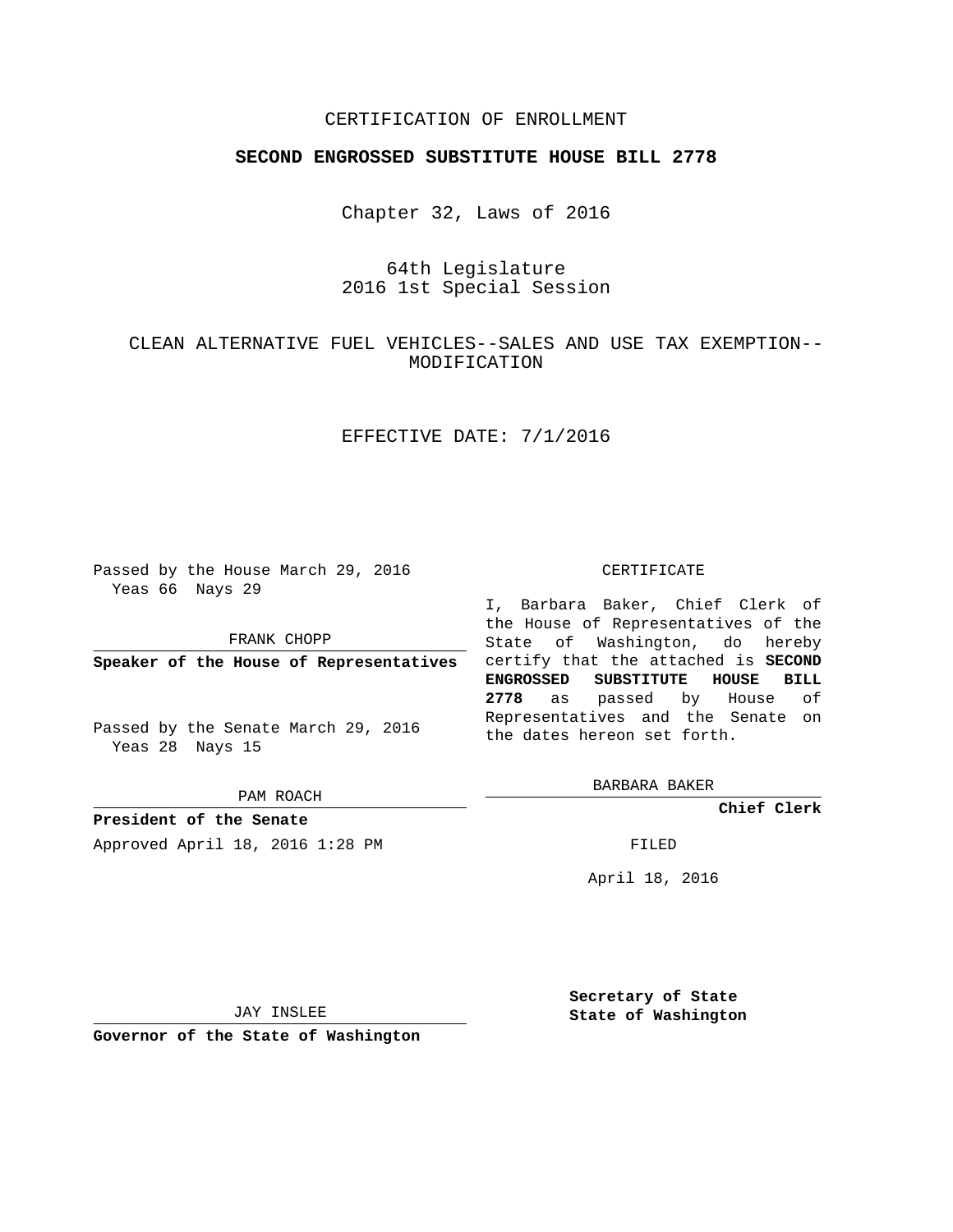### **SECOND ENGROSSED SUBSTITUTE HOUSE BILL 2778**

Passed Legislature - 2016 1st Special Session

## **State of Washington 64th Legislature 2016 Regular Session**

**By** House Transportation (originally sponsored by Representatives Fey, Orcutt, Clibborn, McBride, Moscoso, Hickel, Stambaugh, Bergquist, Tharinger, and Tarleton)

READ FIRST TIME 02/09/16.

 AN ACT Relating to retail sales and use tax exemption criteria for certain clean alternative fuel vehicles; amending RCW 82.08.809 and 82.12.809; creating a new section; and providing an effective 4 date.

BE IT ENACTED BY THE LEGISLATURE OF THE STATE OF WASHINGTON:

 NEW SECTION. **Sec. 1.** This section is the tax preference performance statement for the tax preferences contained in sections 2 and 3 of this act. The performance statement is only intended to be used for subsequent evaluation of the tax preference. It is not intended to create a private right of action by any party or be used to determine eligibility for preferential tax treatment.

 (1) The legislature categorizes the tax preference as one intended to induce certain designated behavior by taxpayers, as 14 indicated in RCW 82.32.808(2)(a).

 (2) It is the legislature's specific public policy objective to increase the use of clean alternative fuel vehicles in Washington. It is the legislature's intent to extend the existing sales and use tax exemption on certain clean alternative fuel vehicles in order to reduce the price charged to customers for clean alternative fuel 20 vehicles.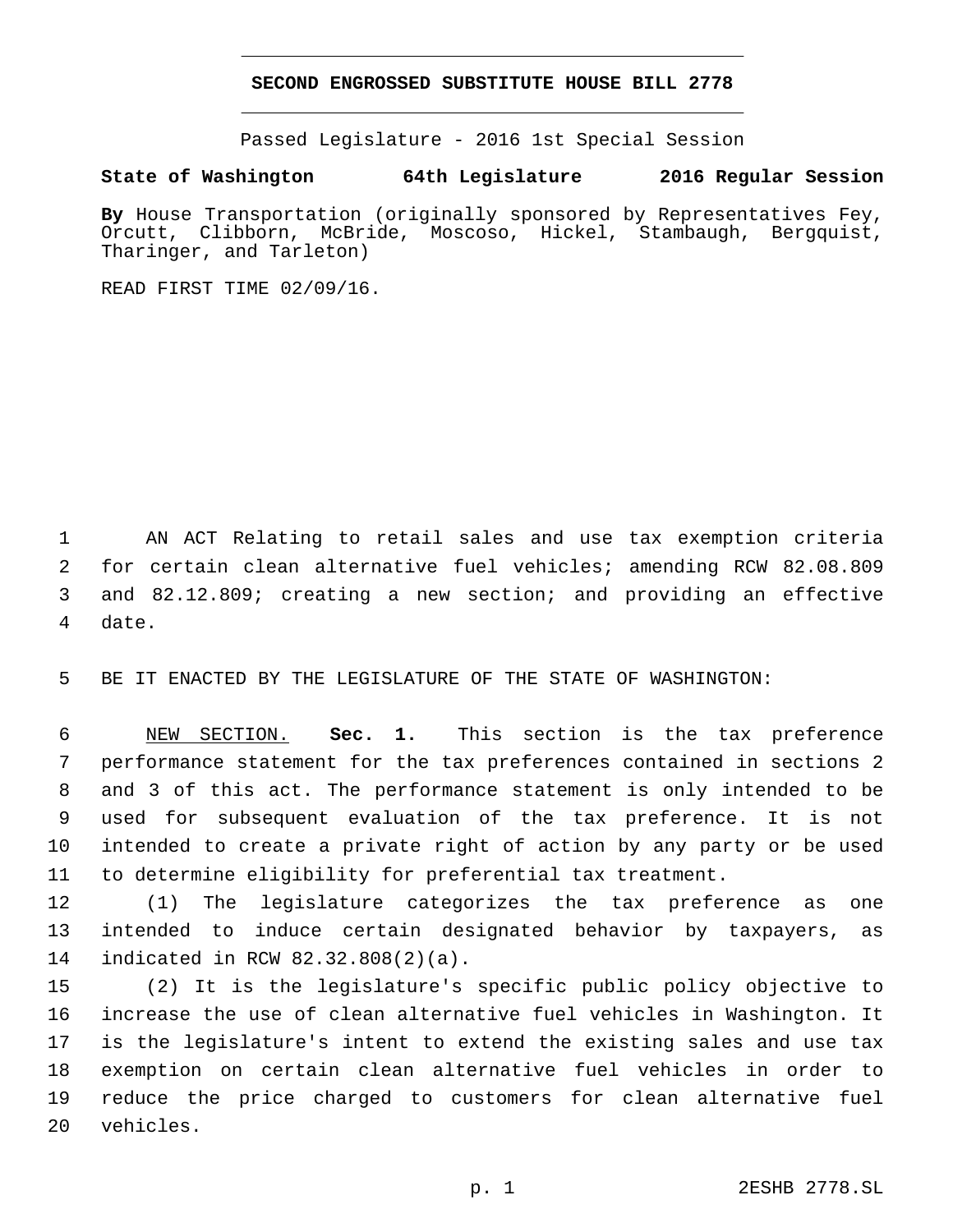(3) To measure the effectiveness of the tax preferences in sections 2 and 3 of this act in achieving the public policy objectives described in subsection (2) of this section, the joint legislative audit and review committee must evaluate the number of clean alternative fuel vehicles titled in the state.

 (4) In order to obtain the data necessary to perform the review in subsection (3) of this section, the department of licensing must provide data needed for the joint legislative audit and review committee analysis. In addition to the data source described under this subsection, the joint legislative audit and review committee may 11 use any other data it deems necessary.

 **Sec. 2.** RCW 82.08.809 and 2015 3rd sp.s. c 44 s 408 are each 13 amended to read as follows:

 (1)(a) Except as provided in subsection (4) of this section, the tax levied by RCW 82.08.020 does not apply to sales of new passenger cars, light duty trucks, and medium duty passenger vehicles, which  $((+a))$   $(i)$  are exclusively powered by a clean alternative fuel or  $((+b))$  (ii) use at least one method of propulsion that is capable of being reenergized by an external source of electricity and are capable of traveling at least thirty miles using only battery power.

 (b) Beginning with sales made or lease agreements signed on or 22 after July 1, 2016, the exemption in this section is only applicable for up to thirty-two thousand dollars of a vehicle's selling price or 24 the total lease payments made plus the selling price of the leased vehicle if the original lessee purchases the leased vehicle before the expiration of the exemption as described in subsection (6) of 27 this section.

 (2) The seller must keep records necessary for the department to 29 verify eligibility under this section.

 (3) As used in this section, "clean alternative fuel" means natural gas, propane, hydrogen, or electricity, when used as a fuel in a motor vehicle that meets the California motor vehicle emission standards in Title 13 of the California code of regulations, effective January 1, 2005, and the rules of the Washington state 35 department of ecology.

 (4)(a) A sale, other than a lease, of a vehicle identified in subsection (1)(a) of this section made on or after July 15, 2015, and before July 1, 2016, is not exempt from sales tax as described under subsection (1) of this section if the selling price of the vehicle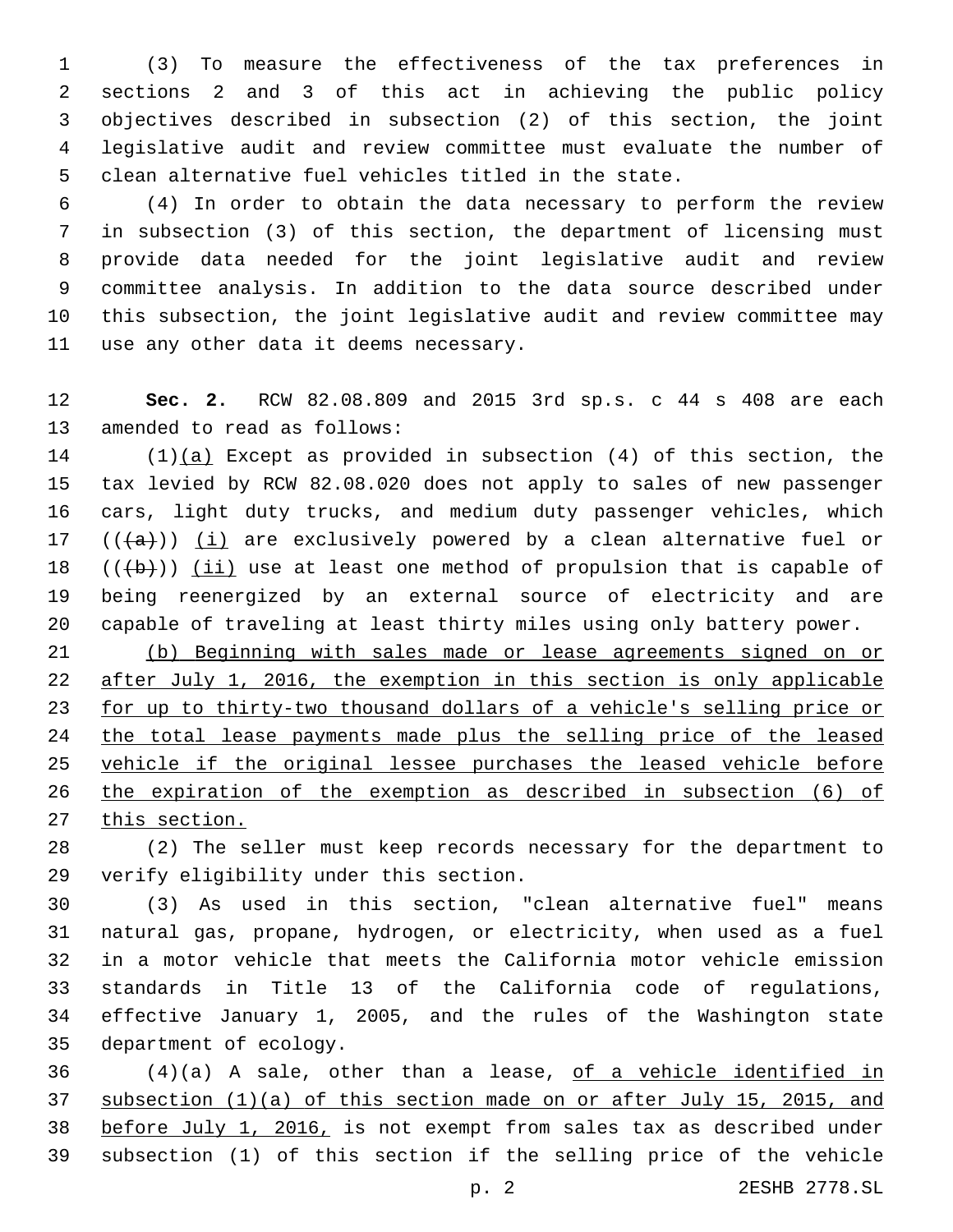plus trade-in property of like kind exceeds thirty-five thousand 2 dollars.

 (b) A sale, other than a lease, of a vehicle identified in subsection (1)(a) of this section made on or after July 1, 2016, and before the expiration of the exemption as described in subsection (6) of this section, is not exempt from sales tax as described under subsection (1)(b) of this section if, at the time of sale, the lowest manufacturer's suggested retail price, as determined in rule by the department of licensing pursuant to chapter 34.05 RCW, for the base model is more than forty-two thousand five hundred dollars.

 (c) For leased vehicles for which the lease agreement was signed before July 1, 2015, lease payments are exempt from sales tax as described under subsection (1)(a) of this section regardless of the vehicle's fair market value at the inception of the lease.

 (d) For leased vehicles identified in subsection (1)(a) of this section for which the lease agreement is signed on or after July 15, 2015, and before July 1, 2016, lease payments are not exempt from sales tax ((as described under subsection (1) of this section)) if the fair market value of the vehicle being leased exceeds thirty-five thousand dollars at the inception of the lease. For the purposes of 21 this subsection  $(4)((+b))$ , "fair market value" has the same meaning 22 as "value of the article used" in RCW  $82.12.010$ .

23 (((c) For leased vehicles for which the lease agreement was 24 signed before July 15, 2015, lease payments are exempt from sales tax as described under subsection (1) of this section regardless of the vehicle's fair market value at the inception of the lease.))

 (e) For leased vehicles identified in subsection (1)(a) of this section for which the lease agreement is signed on or after July 1, 2016, and before the expiration of the exemption as described in subsection (6) of this section, lease payments are not exempt from sales tax as described under subsection (1)(b) of this section if, at the inception of the lease, the lowest manufacturer's suggested retail price, as determined in rule by the department of licensing pursuant to chapter 34.05 RCW, for the base model is more than forty-two thousand five hundred dollars.

 (f) The department of licensing must maintain and publish a list of all vehicle models qualifying for the sales tax exemption under this section until the expiration of the exemption as described in subsection (6) of this section.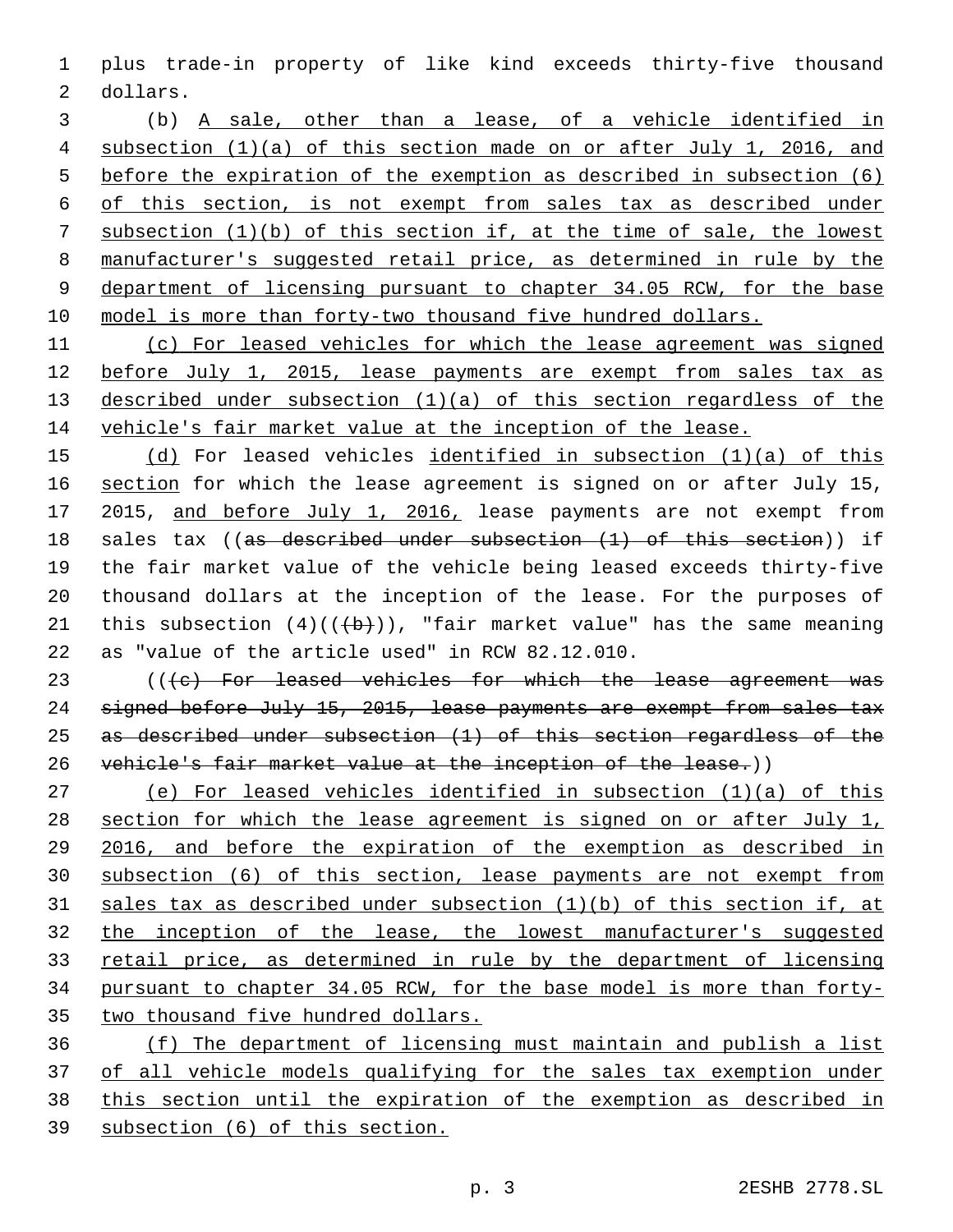(5) On the last day of January, April, July, and October of each year, the state treasurer, based upon information provided by the department, must transfer from the multimodal transportation account to the general fund a sum equal to the dollar amount that would otherwise have been deposited into the general fund during the prior calendar quarter but for the exemption provided in this section. Information provided by the department to the state treasurer must be based on the best available data, except that the department may provide estimates of taxes exempted under this section until such time as retailers are able to report such exempted amounts on their tax returns. For purposes of this section, the first transfer for the calendar quarter after July 15, 2015, must be calculated assuming only those revenues that should have been deposited into the general 14 fund beginning July 1, 2015.

 (6) ((Lease payments due on or after July 1, 2019, are subject to 16 the taxes imposed under this chapter.

17 (7) This section expires July 1, 2019.)) (a) The exemption under this section expires, effective with sales of vehicles delivered to 19 the buyer or leased vehicles for which the lease agreement was signed, after the last day of the calendar month immediately 21 following the month the department receives notice from the department of licensing under subsection (7)(b) of this section. All leased vehicles that qualified for the exemption before the expiration of the exemption must continue to receive the exemption as described under subsection (1)(b) of this section on lease payments due through the remainder of the lease.

 (b) Upon receiving notice from the department of licensing under subsection (7)(b) of this section, the department must provide notice as soon as is practicable on its web site of the expiration date of the exemption under this section.

 (c) For purposes of this subsection, even if the department of licensing provides the department with notice under subsection (7)(b) of this section before the end of the fifth working day of the month notice is required, the notice is deemed to have been received by the department at the end of the fifth working day of the month notice is required.

 (d) If, by the end of the fifth working day of May 2019, the department has not received notice from the department of licensing under subsection (7)(b) of this section, the exemption under this section expires effective with sales of vehicles delivered to the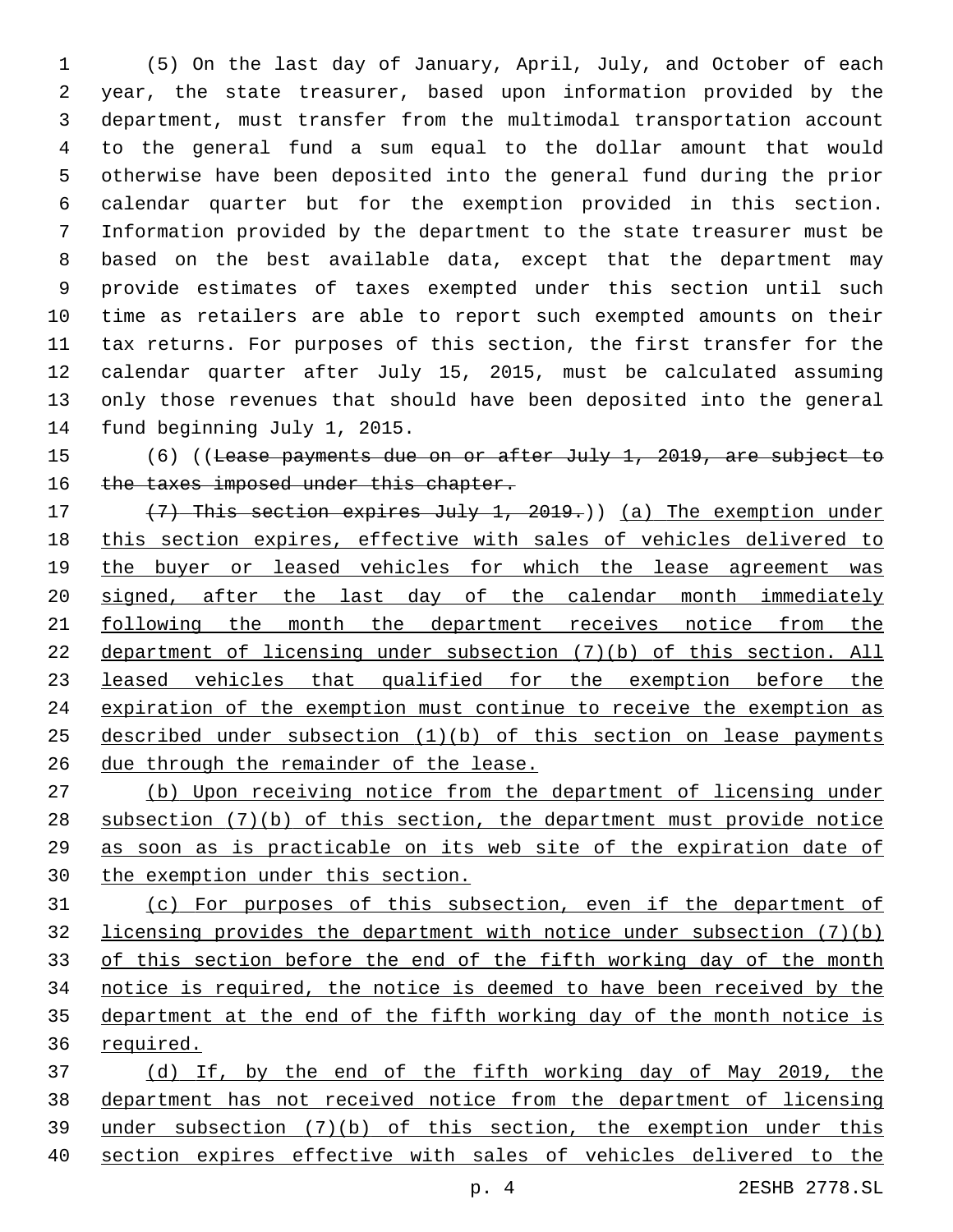buyer or leased vehicles for which the lease agreement was signed 2 after June 30, 2019. (e) Nothing in this subsection (6) may be construed to affect the validity of any exemption properly allowed by a seller under this section before the expiration of the exemption as described in (a) of this subsection and reported to the department on returns filed after the expiration of the exemption. (f) Nothing in this subsection (6) may be construed to allow an exemption under this section for the purchase of a qualifying vehicle by the original lessee of the vehicle after the expiration of the exemption as provided in (a) of this subsection. (7)(a) By the end of the fifth working day of each month, until

 the expiration of the exemption as described in subsection (6) of 14 this section, the department of licensing must determine the cumulative number of qualifying vehicles titled on or after July 15, 2015, and provide notice of the cumulative number of these vehicles to the department.

 (b) The department of licensing must notify the department once 19 the cumulative number of qualifying vehicles titled in the state on or after July 15, 2015, equals or exceeds seven thousand five hundred.

 (8) By the last day of July 2016, and every six months thereafter until the expiration of the exemption as described in subsection (6) 24 of this section, based on the best available data, the department must report the following information to the transportation committees of the legislature: The cumulative number of qualifying vehicles titled in the state on or after July 15, 2015, as reported to it by the department of licensing; and the dollar amount of all state retail sales and use taxes exempted on or after July 15, 2015, under this section and RCW 82.12.809.

 (9) For purposes of this section, "qualifying vehicle" means a vehicle qualifying for the exemption under this section or RCW 82.12.809 in which the sale was made or the lease agreement was signed on or after July 15, 2015.

 **Sec. 3.** RCW 82.12.809 and 2015 3rd sp.s. c 44 s 409 are each 36 amended to read as follows:

 (1)(a) Except as provided in subsection (4) of this section, 38 ((until July 1, 2019,)) the provisions of this chapter do not apply in respect to the use of new passenger cars, light duty trucks, and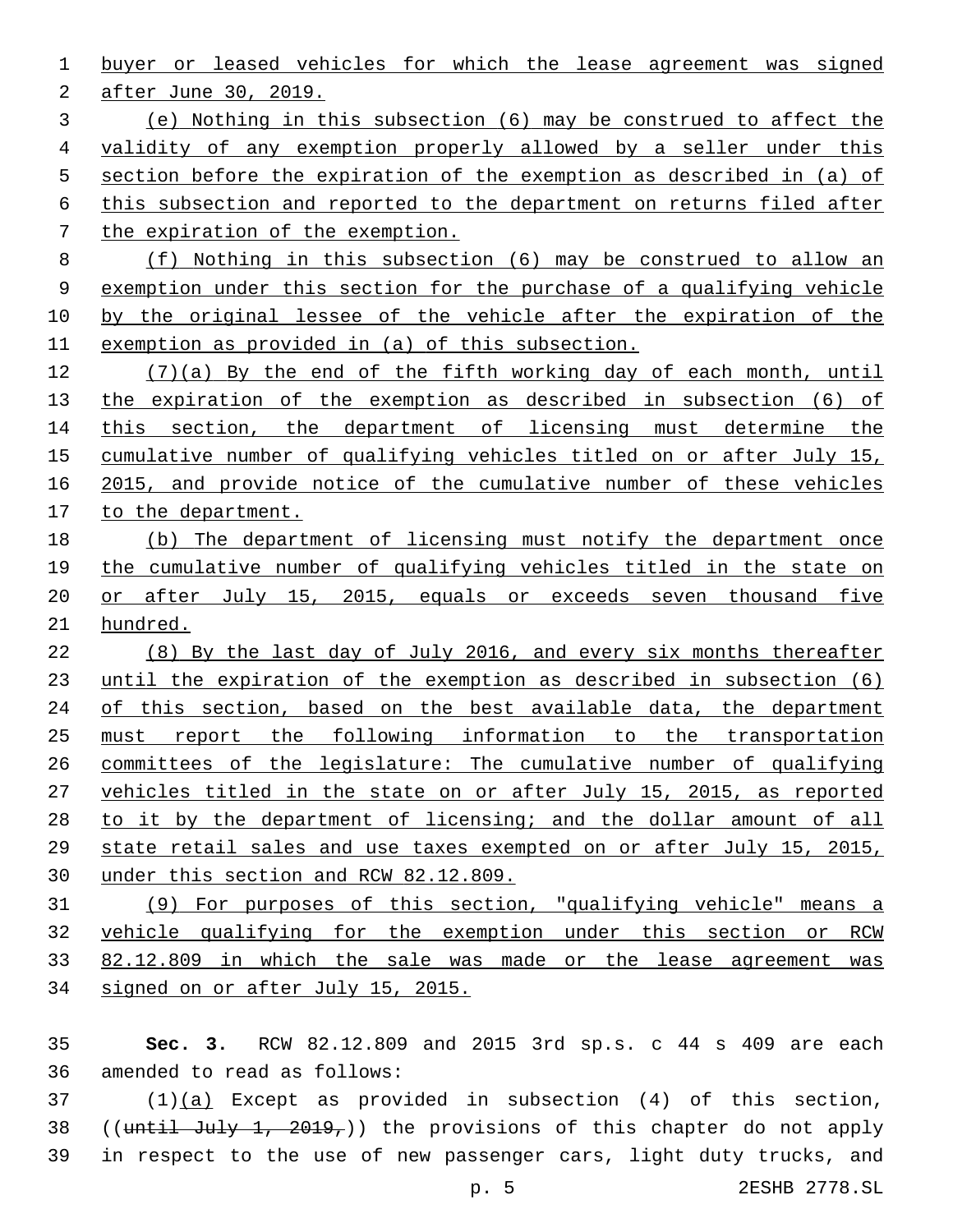1 medium duty passenger vehicles, which  $((+a))$  (i) are exclusively 2 powered by a clean alternative fuel or  $((+b))$  (ii) use at least one method of propulsion that is capable of being reenergized by an external source of electricity and are capable of traveling at least 5 thirty miles using only battery power.

 (b) Beginning with purchases made or lease agreements signed on or after July 1, 2016, the exemption in this section is only applicable for up to thirty-two thousand dollars of a vehicle's purchase price or the total lease payments made plus the purchase price of the leased vehicle if the original lessee purchases the leased vehicle before the expiration of the exemption as described in RCW 82.08.809(6).

(2) The definitions in RCW 82.08.809 apply to this section.

 (3) A taxpayer is not liable for the tax imposed in RCW 82.12.020 15 on the use, on or after ((July 1, 2019)) the expiration of the exemption as described in RCW 82.08.809(6), of a passenger car, light duty truck, or medium duty passenger vehicle that is exclusively powered by a clean alternative fuel or uses at least one method of propulsion that is capable of being reenergized by an external source of electricity and is capable of traveling at least thirty miles using only battery power, if the taxpayer used such vehicle in this 22 state before  $((\text{July } 1, 2019))$  the expiration of the exemption as 23 described in RCW 82.08.809(6), and the use was exempt under this 24 section from the tax imposed in RCW 82.12.020.

 (4)(a) For vehicles identified in subsection (1)(a) of this section purchased on or after July 1, 2016, and before the expiration of the exemption as described in RCW 82.08.809(6), or for leased 28 vehicles identified in subsection  $(1)(a)$  of this section for which the lease agreement was signed on or after July 1, 2016, and before the expiration of the exemption as described in RCW 82.08.809(6), a vehicle is not exempt from use tax as described under subsection (1)(b) of this section if, at the time the tax is imposed for purchased vehicles or at the inception of the lease for leased vehicles, the lowest manufacturer's suggested retail price, as determined in rule by the department of licensing pursuant to chapter 34.05 RCW, for the base model is more than forty-two thousand five hundred dollars.

 (b) For vehicles identified in subsection (1)(a) of this section purchased on or after July 15, 2015, and before July 1, 2016, or for leased vehicles identified in subsection (1)(a) of this section for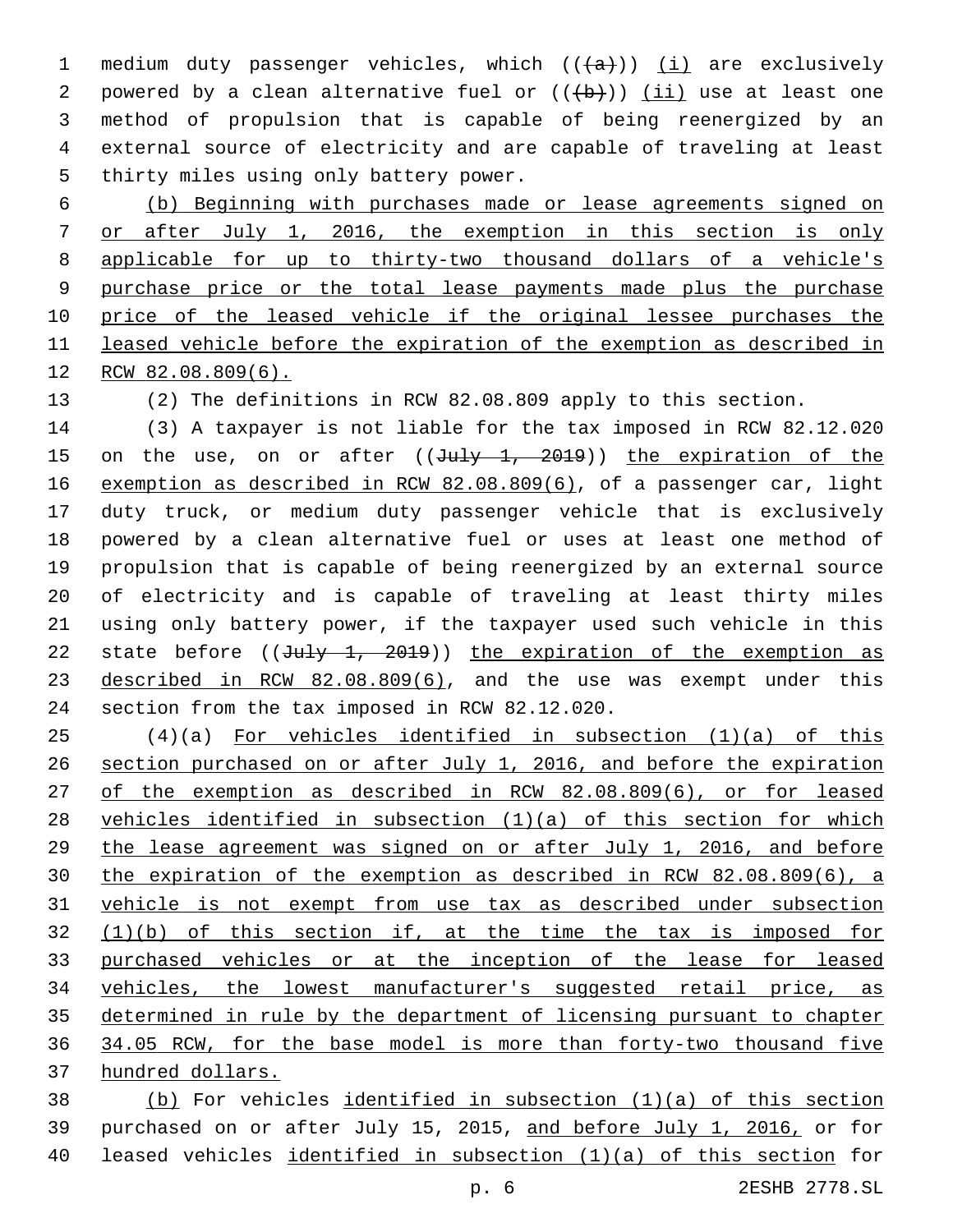1 which the lease agreement was signed on or after July 15, 2015, and 2 before July 1, 2016, a vehicle is not exempt from use tax ((as described under subsection (1) of this section)) if the fair market value of the vehicle exceeds thirty-five thousand dollars at the time the tax is imposed for purchased vehicles, or at the inception of the 6 lease for leased vehicles.

 (( $\left(\frac{1}{2}+\frac{1}{2}\right)$ ) (c) For leased vehicles for which the lease agreement was 8 signed before July  $((15))$  1, 2015, lease payments are exempt from use 9 tax as described under subsection  $(1)(a)$  of this section regardless of the vehicle's fair market value at the inception of the lease.

 (5) On the last day of January, April, July, and October of each year, the state treasurer, based upon information provided by the department, must transfer from the multimodal transportation account to the general fund a sum equal to the dollar amount that would otherwise have been deposited into the general fund during the prior calendar quarter but for the exemption provided in this section. Information provided by the department to the state treasurer must be based on the best available data. For purposes of this section, the first transfer for the calendar quarter after July 15, 2015, must be calculated assuming only those revenues that should have been deposited into the general fund beginning July 1, 2015.

22 (6) ((Lease payments due on or after July 1, 2019, are subject to 23 the taxes imposed under this chapter.)) (a) The exemption provided 24 under this section does not apply to the use of new passenger cars, 25 light duty trucks, and medium duty passenger vehicles, or lease payments due on such vehicles, if the date of sale of the vehicle 27 from the seller to the buyer occurred or the lease agreement was signed after the expiration of the exemption as provided in RCW 82.08.809(6).

 (b) All leased vehicles that qualified for the exemption before the expiration of the exemption must continue to receive the exemption as described under subsection (1)(b) of this section on lease payments due through the remainder of the lease.

 (c) Nothing in this subsection (6) may be construed to allow an exemption under this section for the purchase of a qualifying vehicle by the original lessee of the vehicle after the expiration of the exemption.

NEW SECTION. **Sec. 4.** This act takes effect July 1, 2016.